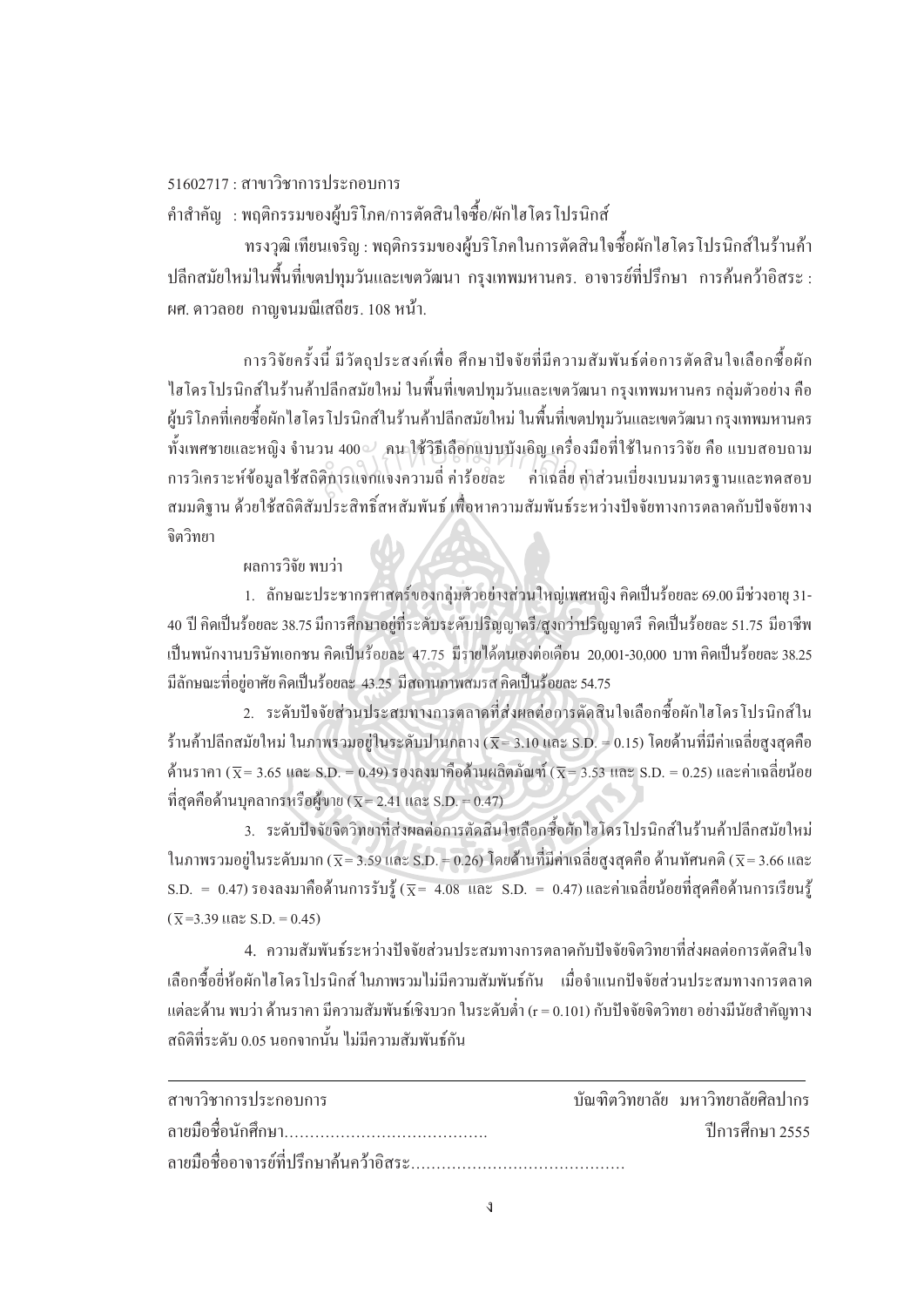#### 51602717 : MAJOR : ENTREPRENEURSHIP

### KEY WORD : BEHAVIOR OF THE CONSUMERS/ PURCHASE DECISION /THE HYDROPONICS

#### VEGETABLES

SONGVUT THIENCHAROEN : DECISION MAKING BEHAVIOR OF THE CONSUMERS IN PURCHASING THE HYDROPONICS VEGETABLES FROM THE MODERN RETAIL CONVENIENT STORES IN THE AREAS OF PATUMWAN AND WATTANA, BANGKOK. INDEPENDENT STUDY ADVISOR : ASST. PROF. DOWLOY KANJANAMANEESATHIAN. 108 pp.

This research aimed to investigate the factors affecting the customer decision to purchase vegetables grown hydroponically from the convenient stores in Pratumwan and Wattana areas in Bangkok. The subjects were 400 customers who had purchased this vegetable before. They were solicited to respond to a questionnaire and the data was subjected to analysis using frequency, percentage, mean, and standard deviation. The relationship between marketing factors and psychological factors were also analyzed. The results showed that: s using frequency, percentage, mean,<br>marketing factors and psychological fa<br>aiority of the subiects was female (at 69

1. The majority of the subjects was female (at 69.0%), with the age between 31- 40 years old. They are office workers (at 47.75%), with at least the Bachelor Degree (at 51.75%). They earned 20,001-30,000 Baht/month for a salary (at 38.25%). They owned an accommodation (at 43.25%) and had a marital status (at 54.75%).

2. The marketing mix contributing to the purchase of the hydroponic vegetables was at the medium level ( $\bar{x}$  = 3.10 and S.D. = 0.15). Price played the most important role ( $\bar{x}$  = 3.65 and S.D. = 0.49), followed by product quality ( $\overline{X}$  = 3.53 and S.D. = 0.25) and convenient store's staffs ( $\bar{x}$  = 2.41 and S.D. = 0.47), respectively.

3. The psychological factors attributing to the purchase of this vegetable was atthe high level ( $\bar{x}$  = 3.59 and S.D. = 0.26). The attitude came first ( $\bar{x}$  = 3.66 and S.D. = 0.47) as the main factor affecting the decision to purchase the produce, followed by awareness ( $\bar{x}$  = 4.08 and S.D. = 0.47) and learning ( $\bar{x}$  = 3.39 and S.D. = 0.45), respectively.

4. There was no relationship between marketing mix and psychological factors in making a decision to purchase the hydroponic vegetables. However, only price was lowly but positively correlated with the psychological factors  $(r = 0.101)$  with statistical significance at 0.05.

**ALACTER HAVID** 

| Program of Entrepreneurship | Graduate School, Silpakorn University |
|-----------------------------|---------------------------------------|
|                             | Academic Year 2012                    |
|                             |                                       |